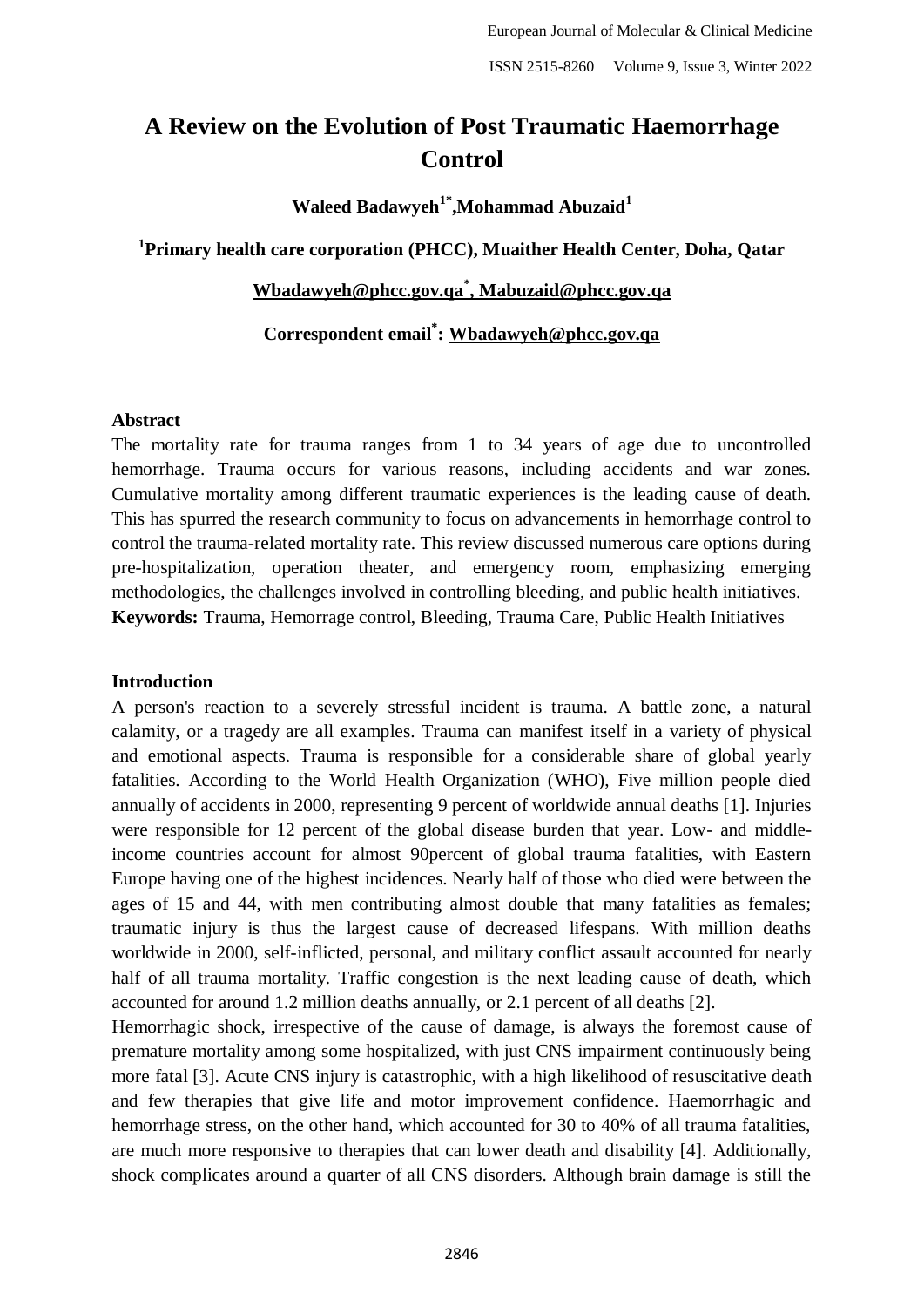biggest cause of mortality amongst individuals with symptomatic injuries, hypoxia raises fatality by 2 to 3 times in this population. The considerable significance of internal bleeding in brain damage morbidity emphasizes the importance of bleeding management in catastrophic early mortality.

Most trauma people die within the first few hours of an accident, typically even before the patient is admitted to a clinic. Profuse bleeding is the most prevalent risk factor for mortality among those found dead when critical care services personnel arrive—bleeding causes death during the hospital-based interval of 32 to 57 percent of the time [5]. In the first hour of trauma center care, the most frequent reason is hemorrhage, responsible for more than 80% of perioperative fatalities. CNS injury overtakes bleeding as the major cause of trauma mortality within the first few minutes of trauma center treatment. In the first week, only a small percentage of hemorrhagic patients die.

In the trauma patient, hemorrhagic shock is a predictor of the poor result, and the amount of hemorrhage is linked to the outcome. Retrieval demands and physiological dysregulation such as hypertension and acidity rise as internal bleeding rises. Although blood loss cannot be recovered, heart rate and the number of blood units supplied may be easily determined. Hypoperfusion discovered outdoors or during an early medical assessment is linked to delayed death and the establishment of comorbidities such as multiorgan failure (MOF) and cardiac arrest.

### **Methods for Traumatic Hemorrhage Control**

Enhanced care will not save all trauma victims that are hemorrhaging. When help arrives, several people die slowly of bleeding. Tragically, many people die from bleeding to death while being transferred to adequate medical attention. Enhancing our authority to influence hemorrhage in people who otherwise would have been capable of surviving wounds could be the next big step toward lowering trauma fatality. New bleeding control methods, technologies, and medications are being developed and tested across the trauma healthcare ecosystem, including prehospital, emergency departments, surgical, and postoperative intensive care. Contemporary hemostasis techniques must be used in operation theater and across the trauma care process to minimize hemorrhage fatality.

#### **Prehospital care**

Prehospital hemorrhaging trauma therapy often includes maintaining ventilation and respiration, controlling proximal hemorrhage with dressings, exerting force and splints, and treating hypothermia with IV fluids [6]. Notwithstanding this, roughly 30–40 percent of causalities and nearly 90% of army injuries would die before reaching the clinic [7]. Regrettably, the methodologies for stopping hemorrhage in emergency medical care (bandage dressing, exerting a force, and splints) haven't altered much in the last two thousand years. Is there anything that can be done to enhance the result in all these and comparable circumstances, such as tactics, procedures, medications, or equipment? Across all counts, the approach was found to be 'absolutely.' The drugs discussed here for better bleeding control can be used successfully in the clinical context.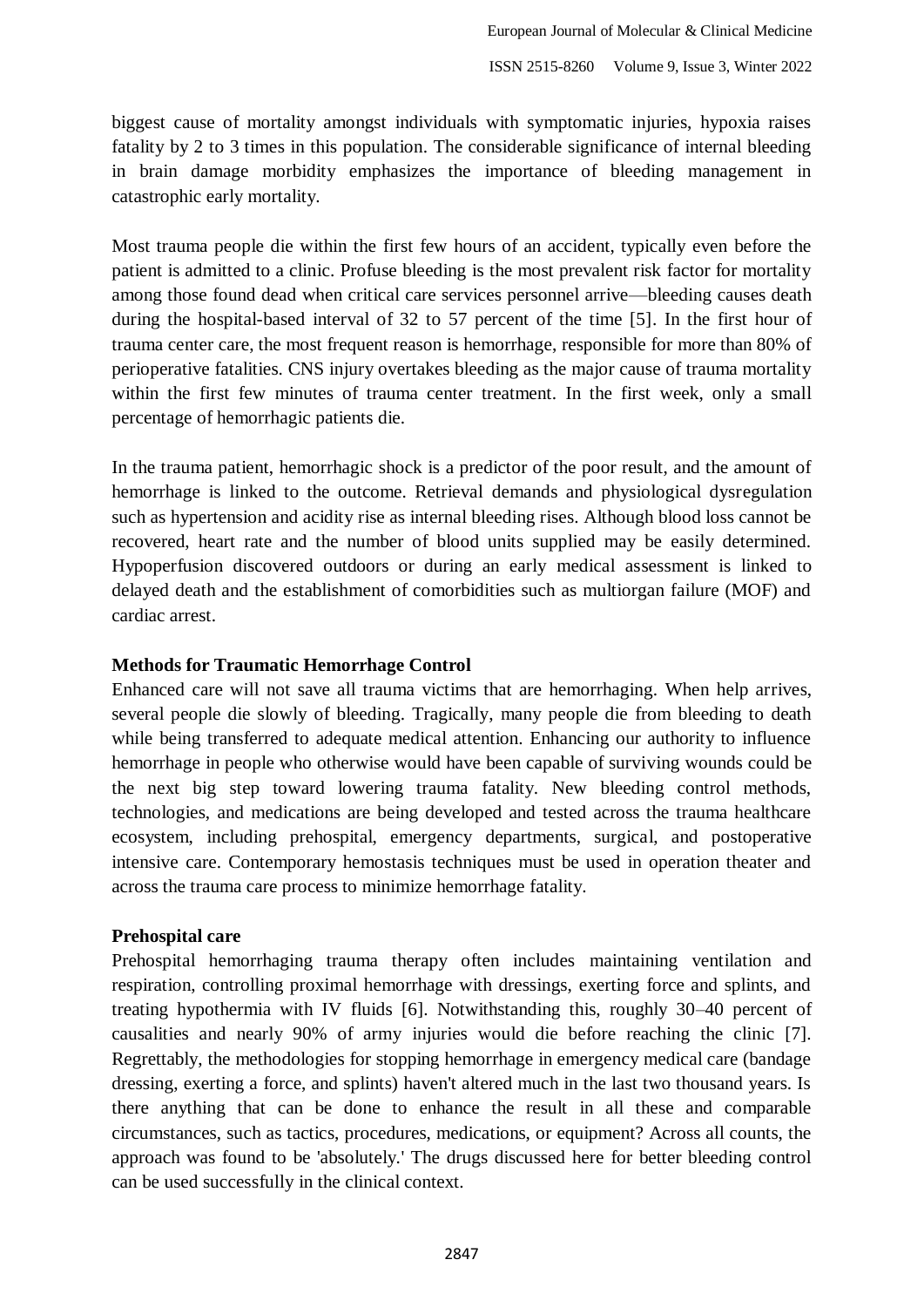### **Emergency room care**

Within the city, swift transfer of critically wounded people usually resulted in the admission of critically ill patients to the emergency department. The advent of incredibly rapid transportation networks has just shifted the mortality site from the sidewalk to the emergency room in some areas [8]. Individuals should be maintained conscious while undergoing diagnostic procedures, rescue, and operation preparations when they arrive. When treating severely hemorrhaging children in the emergency department ( ed, the most important treatment choice is determining which individuals are steady enough to undertake multiple examinations and which individuals need to be taken to the surgery room right away to prevent the hemorrhage. Clinically stable individuals may be evaluated and treated on purpose. The option to treat people quickly with acute trauma or significant distress frequently leads to 'damage control' operations methods and practices. Individuals that arrived in the ED hemorrhaging or in distress were given liquids via two large-bore injectable lines underneath the former Enhanced Trauma Life-supporting standards [9]. If the individuals did not improve quickly after receiving fluids, they were given compressed red blood cells.

Nonetheless, there is a negative association between the number of units of plasma given and the patient's health. Even common crystalloid treatments generally increase the adhesion of stimulated white cells and enhance their impact on organ dysfunction. Most physicians now understand that restoring high blood pressure before achieving complete occlusion exacerbates hemorrhage [10]. For such considerations, the revised Advanced Trauma Life Support recommendations have become less forceful about the requirement for transfusion and water and emphasize the importance of rapid, decisive bleeding management.

### **Operating room care**

Since the hepatic is the most usually damaged major gastrointestinal tissue, it is helpful to examine the pharmacological intervention of serious hepatotoxicity while considering hemorrhage management [11]. All of the initial treatments for hepatic lesions are focused on preventing bleeding. Even though some wounds, including fused vertebrae, are considered separately, several of the fundamentals of bleeding management apply to all injury issues. The severity of the lesion and the placement of the associated wounded veins are used to categorize hepatic damages, which range between I to VI. Small ligament wounds in reduced traumas normally heal independently [12]. Severe injuries that include arteries do not always cause the blood on their own and necessitate corrective surgery. Therefore, a healthy individual with a perforation of grade IV or a little less on computed tomography (CT) scanning and no indication of injectable contrast agent 'accumulation' may generally be handled with monitoring only.

On the other hand, grade V lesions affecting large lobar arteries can be lethal if not addressed immediately. Some individuals do not exactly fit into certain groups and, therefore, must be managed according to their circulatory condition as it changes. As a result, interventional radiologists can use innovative gadgets and treatments on the hemodynamically stable' individual. Immediate operative involvement is necessary for the severely ill individual.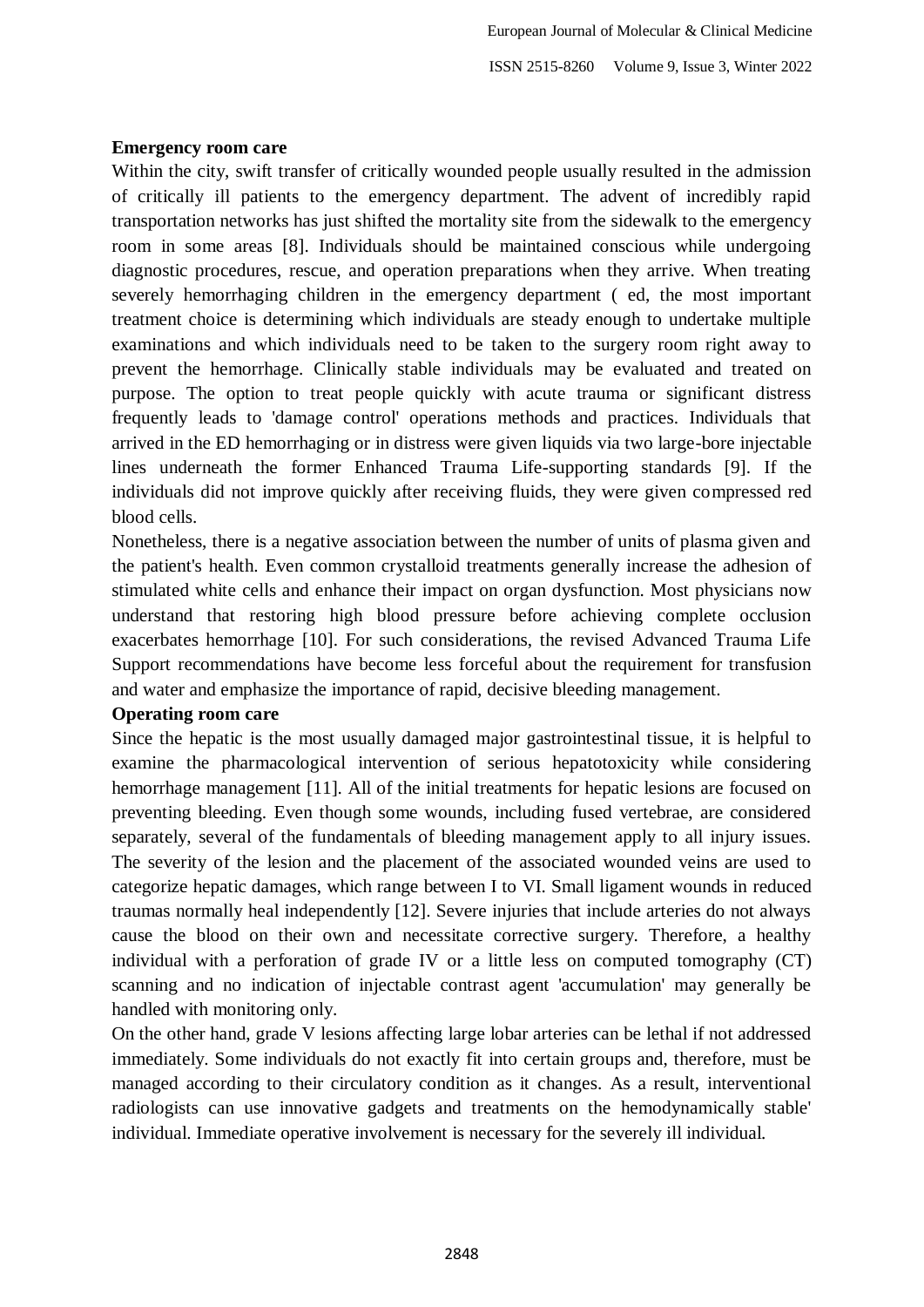The most important goal for a hypoglycemic and unsteady liver damage patient is to reduce hemorrhage as quickly as possible. The quick cotton filling is the preferred operating method. The treatment is efficient in the best conditions, with a 40% incidence and mortality [13].



**Figure 1.**Flowchart of care to be provided post-traumatic hemorrhage reproduced with permission from [14].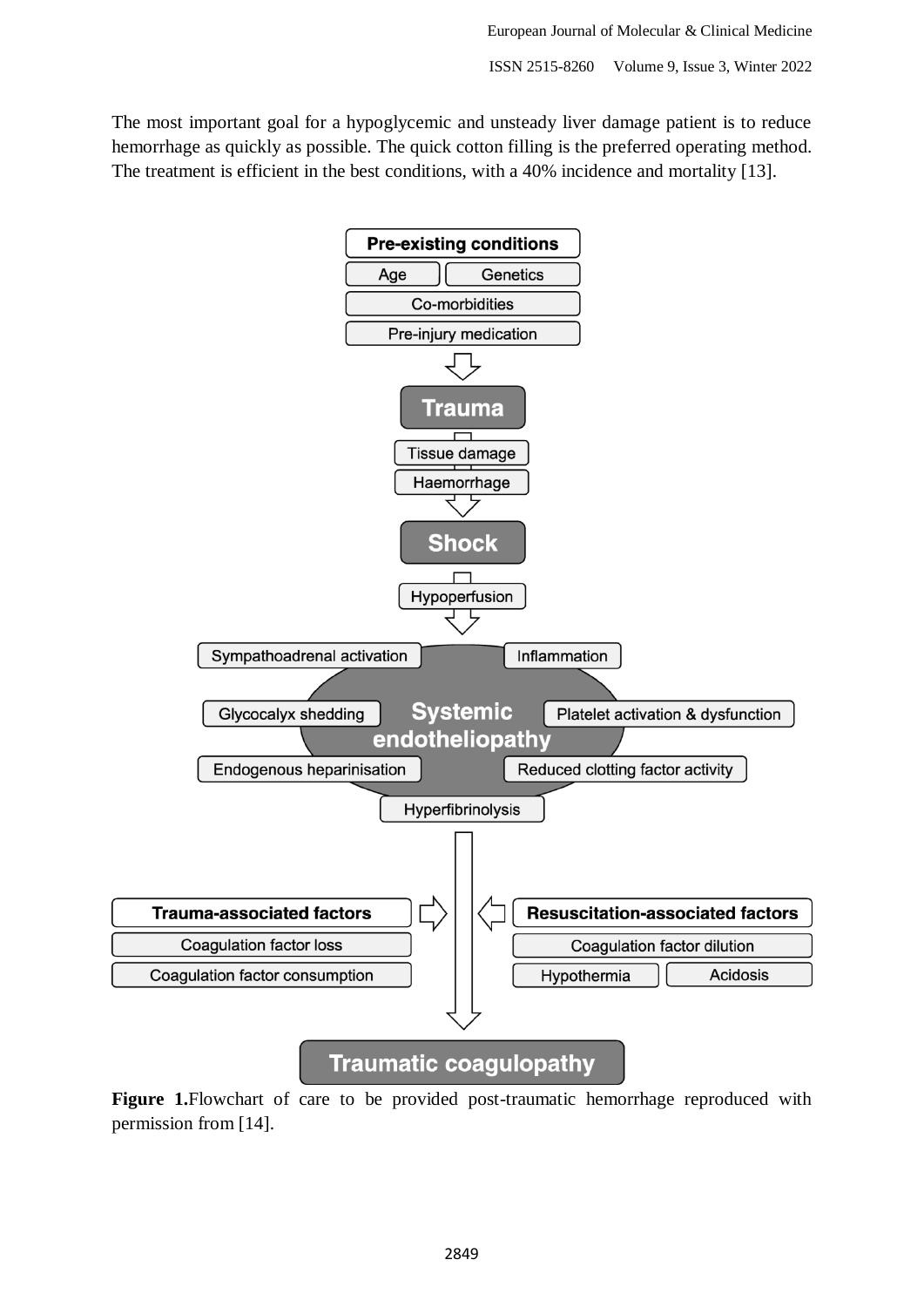#### **Emerging methods for Traumatic Hemorrhage Control**

Traumatic coagulopathy has long been believed to be linked to resuscitation-induced reduction. The deadly trifecta of pneumonia, hyperglycemia and gastrointestinal bleeding was thought to have developed later in the particular symptoms. The early coagulopathy of trauma, on the other hand, is a subcategory that occurs in the early stages of diseases.

Conventional resuscitate techniques, which include crystalloid PRBCs. Subsequently, extra blood supplies obtained from experimental testing likely exacerbate the coagulopathy that exists on arrival in some of the most severely ill individuals [15]. In addition, therapy must sometimes be done on the spot in severely hemorrhaging individuals, including timely and effective involvement critical to a beneficial result. Inside this community, timely detection of individuals at risk, invasive surgery, and infusion as needed for hemorrhage management are all important life-saving treatments. In the 1980s, the constituent treatment took over the role of whole blood and blood products. By precisely transmitting the proportion of blood that the person might require, this improvement has enabled longer product preservation and increased resource management. Blood components were obtained from laboratory results that greatly assisted in non-emergency situations.

Nevertheless, in patients needing a large donation (In 24 hours, 10 units, assumed gradually built, were frequently supported by data from elective procedures, with optimum transmission proportions never explored. Damage limitation resuscitation entails rapid surgeries adjustment of large vessel hemorrhage, screening and management of acidosis as well as hypothermia, fluid replacement of blood, PRBC, as well as clotting factors in a 1: 1: 1 proportion, slightly earlier utilization of fibrinogen, prospective utilization chimeric activated factor VII, and less focus on increased crystalloid and RBC use [16]. Evidence suggests that this reduces perioperative usage and meaning hemorrhage, prevents the deadly triad from developing, and reduces ventilation duration. Such a method was shown to be efficacious in managing cardiovascular lesions, as it reverses stress and reduces exsanguination mortality. Hemostatic resuscitation has also been demonstrated to be successful in the civilian situation of a ruptured abdominal aortic aneurysm (AAA), with proactive use of FFP and PLT, improving life in extensively bleeding AAA patients [17]. Initial high proportion transfusion techniques in individuals who require enormous infusions have been linked to lower truncal hemorrhage, a lower requirement for PRBC transfer. The method has several advantages and fewer medical stays in contemporary international consumer trials.

Shortly after the following admittance, the disparity in fatalities is largest, underscoring the importance of prompt treatment of hepatic encephalopathy with adequate proportions of plasma, platelets, and coagulation factors to fulfill the critical job of blood clotting. A major alternatives epidemiological survey is underway to know the impact of blood clotting therapy on patient studies, focusing on the sequence of multiple blood distribution and accessibility to mortality.

Validation and confirmation of the effectiveness and safety of introducing an elevated infusion technique into large infusion practice would indeed be vital, with the intent of enhancing the treatment of seriously wounded soldiers and public victims. In conflict fatalities with a perceptible radial pulse and normal mental condition, the contemporary military strategy emphasizes reducing fluids and transfusion distribution channels in the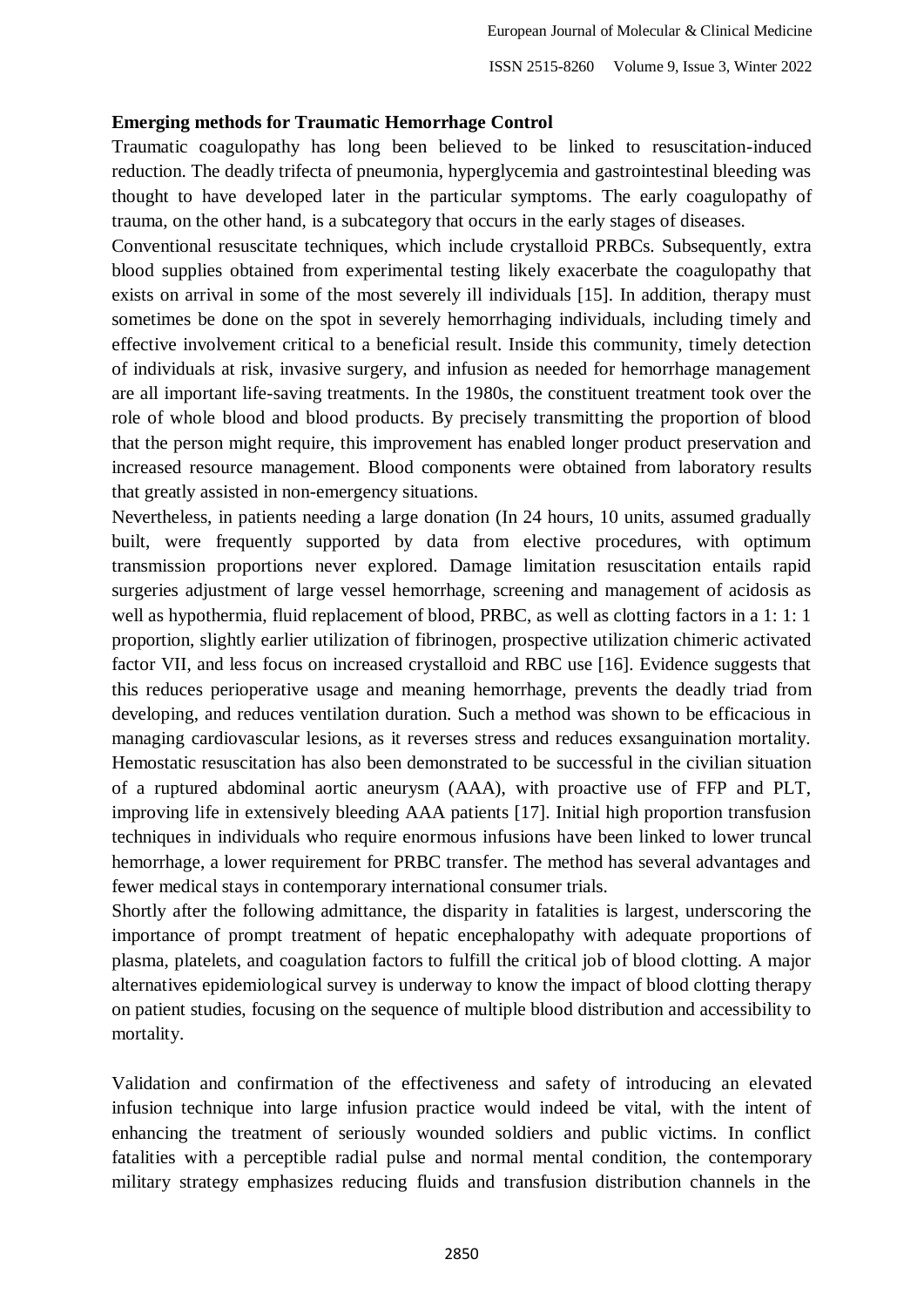emergency medical situation. This method, used by advanced doctors and specialists and fire support clinics, aims to reduce excessive internal bleeding once the operational performance is achieved. Reduced restoration with a vital signs objective below average is supposed to reduce serious complications while preserving or encouraging local hemostasis systems. Whenever medical blood clotting is hard to procure, this method allows for gradual resuscitation and stabilization of a patient until hemorrhage can be stopped. More randomized drug studies with suitable pharmacologic end objectives are needed to find the best resuscitate method.

# **Challenges in Hemorrhage Control Methods**

The basic characteristics of trauma-related hemorrhage and coagulopathy care are to stop bleeding quickly and, if appropriate, provide volume restoration with liquids and blood transfusions and hypertension stabilization using vasopressors and occlusive drugs. Such objectives are complemented by physiological parameter management and hemorrhage and thrombosis surveillance [18]. Four factors prevent the fatal trio of hemolytic anemia, hypothermia, and acidity. Mechanical immobilization and cautious treatment are crucial to avoiding subsequent infections, limiting discomfort, maintaining clots in wounded regions, and preventing coagulopathy, hypothermia, and acidity. Enough analgesia is required to reduce pain and avoid pressure and subsequent clot dislodgement. Analgesia also reduces tachycardia caused by the misinterpretation of discomfort as just an indication of hypovolemic shock. During the first several hours following a trauma, the overall risk of complications is greatest. The much more relevant measures for determining volemic state are basic physiological and medical indicators (pulse rate, hypertension, and urinary output). The examiner can also benefit from capillary renewal and a psychological condition. Early hypovolemic shock indicators include a pulse rate of more than 100 beats per minute or a reduction in urine output, which can be identified with hemorrhage of roughly 15% [19]. A systolic pressure of less than 90 mmHg is an extremely sensitive indication, but it usually necessitates bigger internal bleeding of 20 to 30 percent of blood volume. Late, sudden, highintensity bleeding in the ICU occurs less frequently, and there are no Big Deal Monitoring systems for its detection. Central venous and arterial pressure and heart rate are useful parameters but may be affected by fever, vasoactive drugs, diuretics, and positive pressure ventilation. Other parameters such as continuous cardiac output and pulse pressure variation are more sensitive for detecting hypovolemia in this setting.

Fibronectin sealant and fibrin glues have been utilized as beneficial medical techniques for hemorrhage management as an adjunct to traditional hemostatic treatments for so many generations. The idea behind fibrin sealants is to apply strong blood variants locally to encourage the transformation of natural fibrinogen to fibrin. Fibronectin glues are widely used in surgery and endoscopy because they minimize perioperative loss of blood and operation time. Sprayer containers, needles, and stretchable tubes are typical for applying fibrin glues using flexible fiber optic imaging techniques. The number of commonly produced topical hemostasis medicines has accelerated in recent years. Apart from fibrinogen glues, organic matter, collagen, gelatin, thrombin, and aldehyde adhesives are the most often used items. FloSeal is a potential new category of external medicines centered on the fusing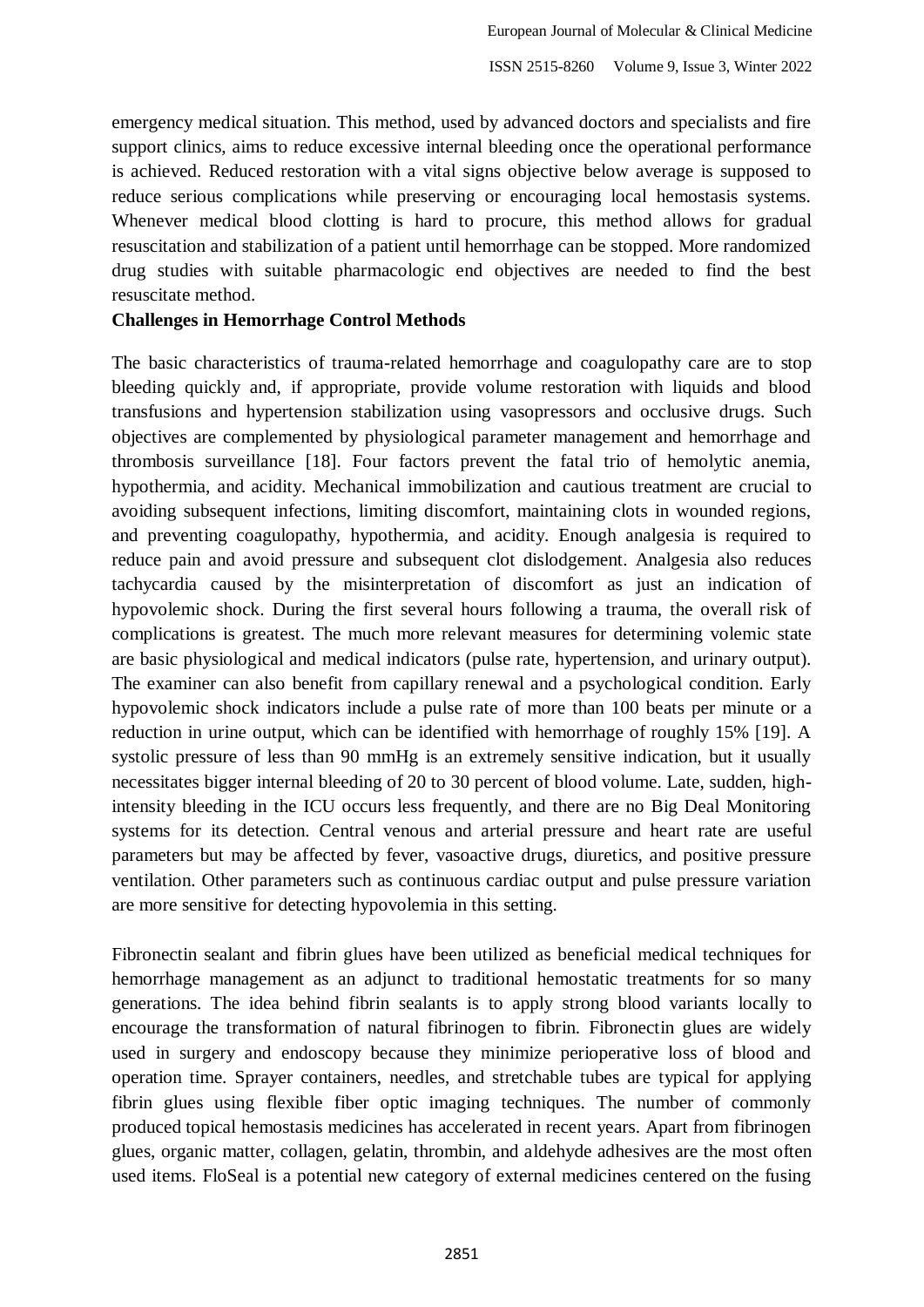matrix idea. Before application, a bovine collagen matrix is combined with a dermal thrombin solution. Except for fibrinogen, the last molecule in the coagulation system, the hemostatic impact of FloSeal is independent of the concentration of functioning platelets or other clotting factors. Maintaining oxygen supply and muscle oxygenation even during therapeutic management of trauma patients is crucial. Fluid administration, red blood cell transplant, inotropes and vasopressors, and monitoring of abdominal symptoms are the most critical components. The ideal quantity, as well as the duration and endpoints, are all up for discussion.

## **Public Health Initiative Methods and Opportunities**

Stop the BleedTM, previously known as Bleeding Controlling (B-Con), is a generally recognized and successful hemorrhage management program that includes basic practical learning experience with wound dressing and bandage administration. The goal of this program has always been to teach as many individuals as possible, improving overall the possibility that a spectator would be capable of completing hemorrhage control standard precautions if required in a particular scenario. Also, it's vital to evaluate that's being educated, with both the option of adapting or personalizing approaches for specific organizations and individuals. They presented a tiered teaching technique based on the concept as a Stop The Bleed project component. A generalist, for instance, doesn't have a strong probability of facing a hemorrhage catastrophe; hence. As a result, he becomes less likely to require advanced training than a medical practitioner that may have a strong probability of experiencing this situation. Tailoring information to a particular demographic will probably result in better relevant and specialized instruction, and this Consortium announcement offers suggestions for deployment of the application for curriculum. The methodology of delivering Stop the BleedTM training is crucial in tandem with producing the material. Experts decided to examine the effectiveness of different teaching styles. The four techniques are an auditory package (with multimedia elements), educational postcards, the Hemorrhage Prevention program, and a treatment group without any education. The effectiveness of the instruction was determined by how well the bandage was applied. The accurate administration of surgical instruments was exhibited by 88% of individuals in the respective training program ( $n = 122$ ), which was considerably greater than the successful implementation of surgical instruments by individuals in the baseline (16%), explanatory slides (19.6%), and voice package (23%) categories [20]. The conclusions have two massive consequences: the importance of in-person education and the effectiveness of hands-on practice with teaching materials. The B-Con training, which includes both the in and a handson element, has proven to be very effective in imparting Stop the BleedTM knowledge. Subjects who received hands-on instruction (experimental condition) were considerably more proficient in bandage wrapping and bandage placement than those who got no education (normal control) in research evaluated the effectiveness of lecturing solely vs. lecturing and a B-Con training. Although knowledge transfer about adequate hemorrhage control strategies is crucial, this research reveals that the palm practice element improved learning outcomes in the sample group.The more critical problem to be solved during the Stop the BleedTM designed for students was establishing a much more efficient way of offering instruction.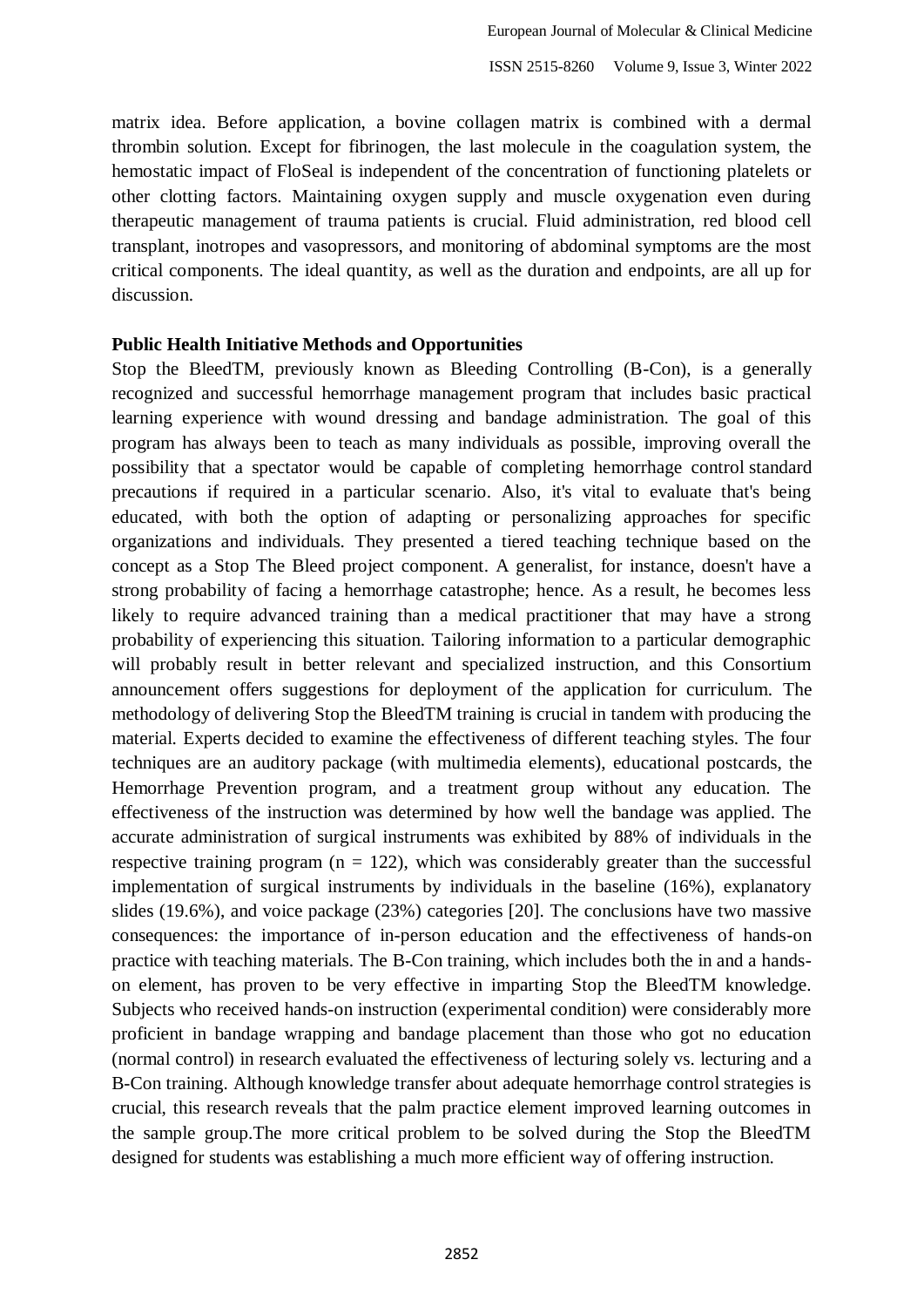Although lectures in video and audio teaching styles are crucial, the hemorrhage management program has traditionally been taught through a practical learning method. Nevertheless, other hemorrhage management programs are available, such as the American College of Emergency Physicians (ACEP) Until Help Arrives curriculum, which includes both internet and in-person training elements. The Environmental Protection Agency (FEMA) and the American Red Cross have created a hemorrhage monitoring program that primarily focuses on accreditation using online learning.

### **Conclusion**

This review summarizes the techniques involved in hemorrhage control and their challenges and opportunity in the implementation. Specific attention is provided to pre-hospitalization, emergency room and operation theatre care, and recent advancements. However, clinical studies on the mentioned advanced techniques in different environments are necessary to rely on such methodologies for hemorrhage control.

## **References**

[1] Chandran, A., Hyder, A.A., Peek-Asa, C., 2010. The Global Burden of Unintentional Injuries and an Agenda for Progress. Epidemiologic Reviews 32, 110– 120[.https://doi.org/10.1093/epirev/mxq009](https://doi.org/10.1093/epirev/mxq009)

[2] Soori, H., Royanian, M., Zali, A.R., Movahedinejad, A., 2009. Road Traffic Injuries in Iran: The Role of Interventions Implemented by Traffic Police. Traffic Injury Prevention 10, 375–378[.https://doi.org/10.1080/15389580902972579](https://doi.org/10.1080/15389580902972579)

[3] Fisher, A.D., Miles, E.A., Cap, A.P., Strandenes, G., Kane, S.F., 2015. Tactical Damage Control Resuscitation. Military Medicine 180, 869–875[.https://doi.org/10.7205/MILMED-D-](https://doi.org/10.7205/MILMED-D-14-00721)[14-00721](https://doi.org/10.7205/MILMED-D-14-00721)

[4] Chi, Y., Jiang, X., Chai, J., Chang, Y., Liu, T., Liu, X., Huang, J., Wei, B., Zheng, J., Hao, X., Bai, H., Qu, Y., Hu, F., Han, S., Wang, Q., 2022. Protective effect of restrictive resuscitation on vascular endothelial glycocalyx in pigs with traumatic hemorrhagic shock. Ann Transl Med 10, 177–177[.https://doi.org/10.21037/atm-21-7004](https://doi.org/10.21037/atm-21-7004)

[5] Oyeniyi, B.T., Fox, E.E., Scerbo, M., Tomasek, J.S., Wade, C.E., Holcomb, J.B., 2017. Trends in 1029 trauma deaths at a level 1 trauma center: Impact of a bleeding control bundle of care. Injury 48, 5–12[.https://doi.org/10.1016/j.injury.2016.10.037](https://doi.org/10.1016/j.injury.2016.10.037)

[6] Sauaia, A., Moore, F.A., Moore, E.E., Moser, K.S., Brennan, R., Read, R.A., Pons, P.T., 1995. Epidemiology of Trauma Deaths: A Reassessment. The Journal of Trauma: Injury, Infection, and Critical Care 38, 185–193[.https://doi.org/10.1097/00005373-199502000-00006](https://doi.org/10.1097/00005373-199502000-00006)

[7] Bellamy, R.F., 1984. The causes of death in conventional land warfare: implications for combat casualty care research. Mil Med 149, 55–62.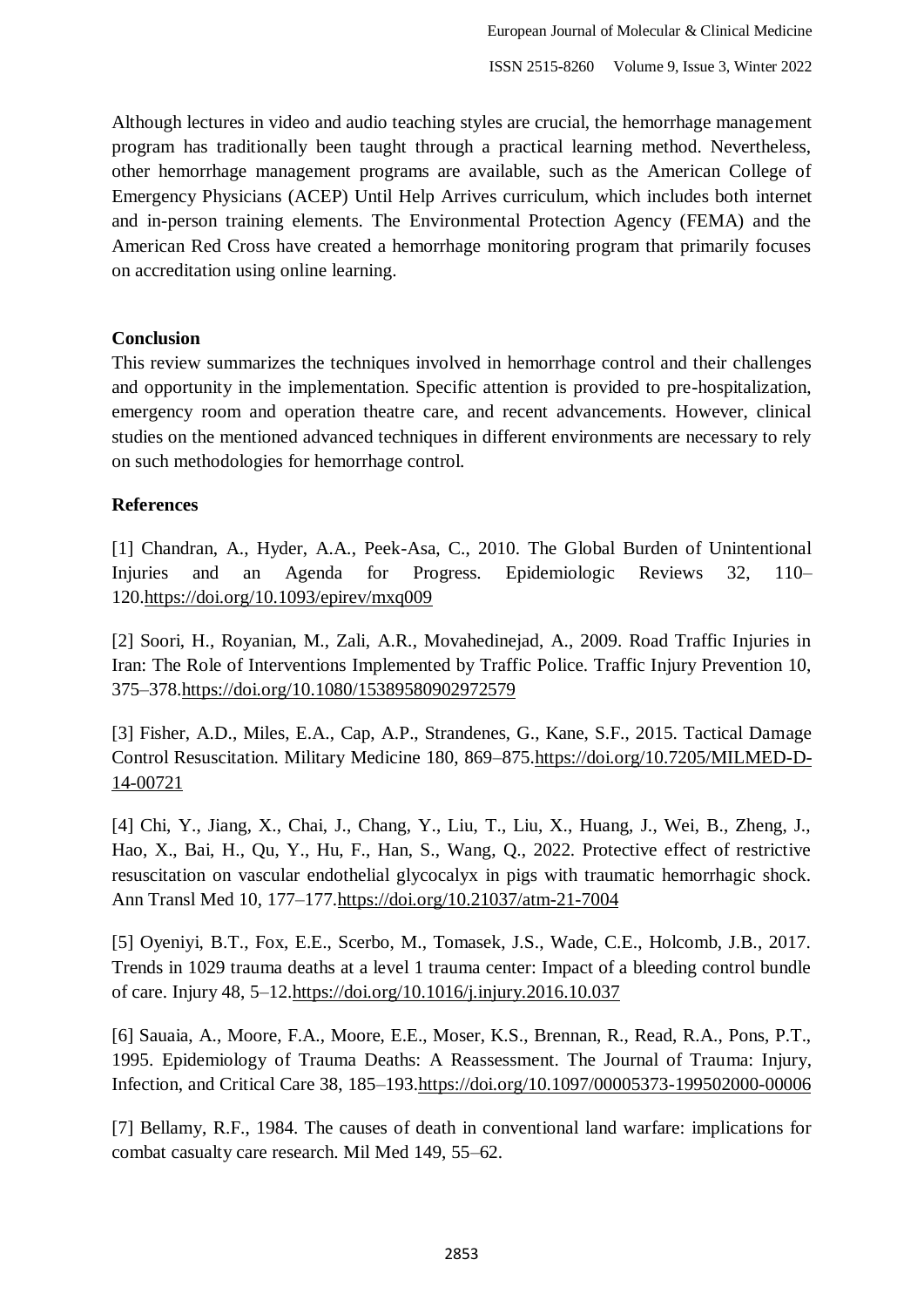[8] Armand, R., Hess, J.R., 2003. Treating coagulopathy in trauma patients. Transfusion Medicine Reviews 17, 223–231[.https://doi.org/10.1016/S0887-7963\(03\)00022-1](https://doi.org/10.1016/S0887-7963(03)00022-1)

[9] Hess, J.R., Thomas, M.J.G., 2003. Blood use in war and disaster: lessons from the past century: BLOOD USE IN WAR AND DISASTER. Transfusion 43, 1622– 1633[.https://doi.org/10.1046/j.1537-2995.2003.00576.x](https://doi.org/10.1046/j.1537-2995.2003.00576.x)

[10] Koustova, E., Stanton, K., Gushchin, V., Alam, H.B., Stegalkina, S., Rhee, P.M., 2002. Effects of Lactated Ringer's Solutions on Human Leukocytes: The Journal of Trauma: Injury, Infection, and Critical Care 52, 872–878[.https://doi.org/10.1097/00005373-200205000-00009](https://doi.org/10.1097/00005373-200205000-00009)

[11] Pachter, H.L., Spencer, F.C., Hofstetter, S.R., Liang, H.G., Coppa, G.F., 1992. Significant Trends in the Treatment of Hepatic Trauma Experience With 411 Injuries: Annals of Surgery 215, 492–502[.https://doi.org/10.1097/00000658-199205000-00012](https://doi.org/10.1097/00000658-199205000-00012)

[12] Pachter, H.L., Knudson, M.M., Esrig, B., Ross, S., Hoyt, D., Cogbill, T., Sherman, H., Scalea, T., Harrison, P., Shackford, S., Ochsner, M.G., Mucha, P., Hofstetter, S.R., Guth, A., Coffey, S., Kataju, S., Marburger, R., Garcia, J., Savage, B., Henry, S., Lippold, D., Trevesani, G., Steinig, J., 1996. Status of Nonoperative Management of Blunt Hepatic Injuries in 1995: A Multicenter Experience with 404 Patients. The Journal of Trauma: Injury, Infection, and Critical Care 40, 31–38[.https://doi.org/10.1097/00005373-199601000-00007](https://doi.org/10.1097/00005373-199601000-00007)

[13] Fabian, T.C., Croce, M.A., Stanford, G.G., Payne, L.W., Mangiante, E.C., Voeller, G.R., Kudsk, K.A., 1991. Factors Affecting Morbidity Following Hepatic Trauma A Prospective Analysis of 482 Injuries: Annals of Surgery 213, 540–548[.https://doi.org/10.1097/00000658-](https://doi.org/10.1097/00000658-199106000-00003) [199106000-00003](https://doi.org/10.1097/00000658-199106000-00003)

[14] Spahn, D.R., Bouillon, B., Cerny, V., Duranteau, J., Filipescu, D., Hunt, B.J., Komadina, R., Maegele, M., Nardi, G., Riddez, L., Samama, C.-M., Vincent, J.-L., Rossaint, R., 2019. The European guideline on managing major bleeding and coagulopathy following trauma: fifth edition. Crit Care 23, 98.<https://doi.org/10.1186/s13054-019-2347-3>

[15] Palmer, L., Martin, L., 2014. Traumatic coagulopathy-Part 1: Pathophysiology and diagnosis: Traumatic coagulopathy: Part 1. Journal of Veterinary Emergency and Critical Care 24, 63–74[.https://doi.org/10.1111/vec.12130](https://doi.org/10.1111/vec.12130)

[16] Malgras, B., Prunet, B., Lesaffre, X., Boddaert, G., Travers, S., Cungi, P.-J., Hornez, E., Barbier, O., Lefort, H., Beaume, S., Bignand, M., Cotte, J., Esnault, P., Daban, J.-L., Bordes, J., Meaudre, E., Tourtier, J.-P., Gaujoux, S., Bonnet, S., 2017. Damage control: Concept and implementation. Journal of Visceral Surgery 154, S19– S29[.https://doi.org/10.1016/j.jviscsurg.2017.08.012](https://doi.org/10.1016/j.jviscsurg.2017.08.012)

[17] Brenner, M.L., Moore, L.J., DuBose, J.J., Tyson, G.H., McNutt, M.K., Albarado, R.P., Holcomb, J.B., Scalea, T.M., Rasmussen, T.E., 2013. A clinical series of resuscitative endovascular balloon occlusion of the aorta for hemorrhage control and resuscitation. Journal